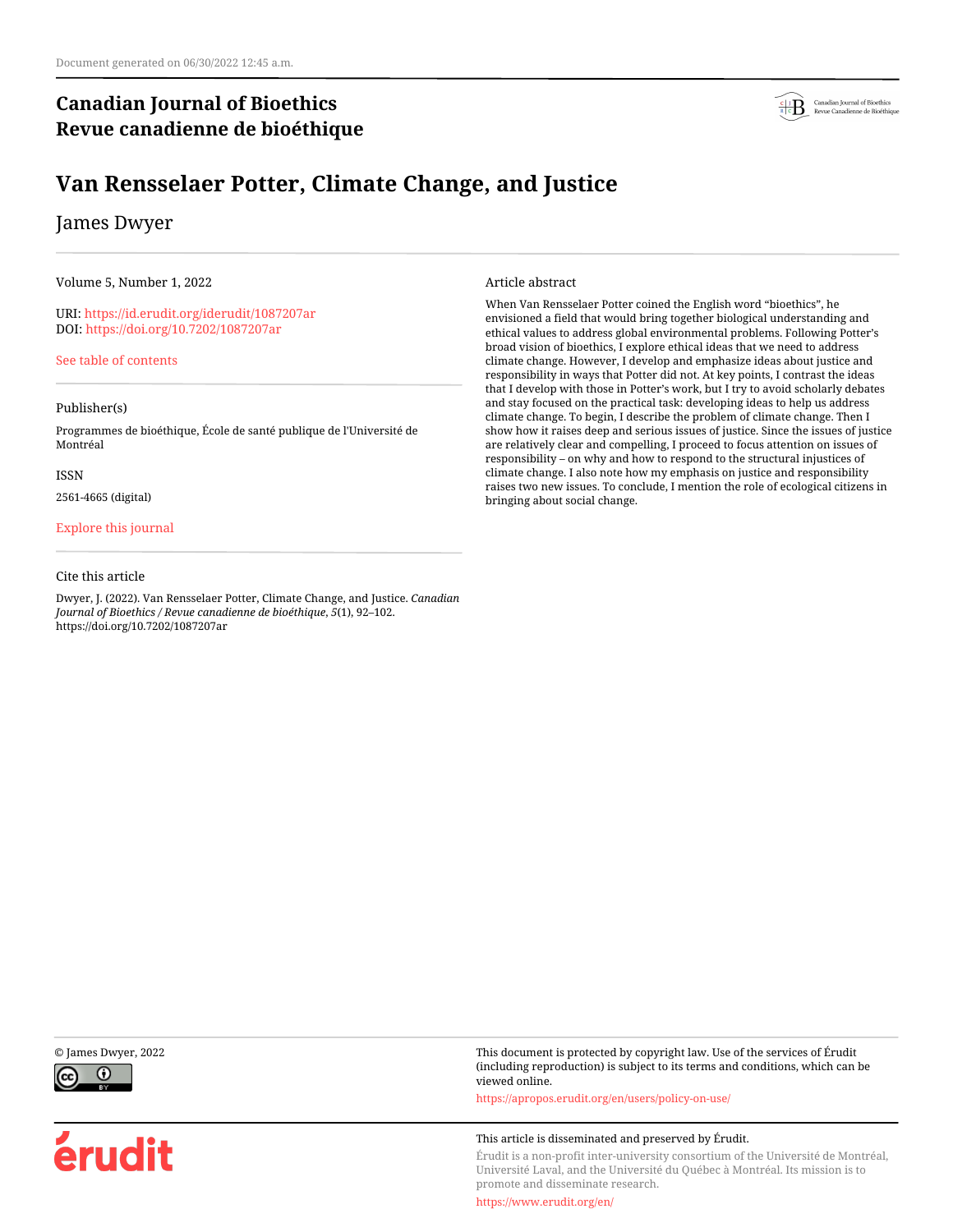

**ARTICLE** (ÉVALUÉ PAR LES PAIRS / PEER-REVIEWED)

# **Van Rensselaer Potter, Climate Change, and Justice**

#### James Dwyer<sup>a</sup>

**Résumé Abstract** Lorsque Van Rensselaer Potter a inventé le mot anglais When Van Rensselaer Potter coined the English word « bioethics », il a imaginé un domaine qui réunirait la "bioethics", he envisioned a field that would bring together compréhension biologique et les valeurs éthiques pour aborder biological understanding and ethical values to address global les problèmes environnementaux mondiaux. Suivant la vision environmental problems. Following Potter's broad vision of large de la bioéthique de Potter, j'explore les idées éthiques dont bioethics, I explore ethical ideas that we need to address climate nous avons besoin pour faire face au changement climatique. change. However, I develop and emphasize ideas about justice Cependant, je développe et souligne les idées de justice et de and responsibility in ways that Potter did not. At key points, I responsabilité d'une manière que Potter n'a pas faite. À certains contrast the ideas that I develop with those in Potter's work, but moments clés, j'oppose les idées que je développe à celles de I try to avoid scholarly debates and stay focused on the practical l'œuvre de Potter, mais j'essaie d'éviter les débats savants et de task: developing ideas to help us address climate change. To rester concentré sur la tâche pratique : développer des idées pour nous aider à faire face au changement climatique. Pour how it raises deep and serious issues of justice. Since the issues commencer, je décris le problème du changement climatique. of justice are relatively clear and compelling, l proceed to focus Ensuite, je montre comment il soulève de profondes et sérieuses questions de justice. Puisque les questions de justice \_respond to the structural injustices of climate change. I also note sont relativement claires et convaincantes, je concentre mon how my emphasis on justice and responsibility raises two new attention sur les questions de responsabilité – sur le pourquoi et issues. To conclude, I mention the role of ecological citizens in le comment de la réponse aux injustices structurelles du bringing about social change. changement climatique. Je note également comment l'accent mis sur la justice et la responsabilité soulève deux nouvelles questions. Pour conclure, je mentionne le rôle des citoyens écologistes dans la réalisation du changement social.

begin, I describe the problem of climate change. Then I show attention on issues of responsibility – on why and how to

#### **Mots-clés Keywords**

Van Rensselaer Potter, bioéthique, changement climatique, justice, responsabilité

Van Rensselaer Potter, bioethics, climate change, justice, responsibility

#### **Affiliations**

<sup>a</sup> Bioethics and Humanities, Upstate Medical University, Syracuse, NY, USA

**Correspondance / Correspondence:** James Dwyer, [dwyerja@upstate.edu](mailto:dwyerja@upstate.edu)

#### **INTRODUCTION**

In an article published in 1970, Van Rensselaer Potter coined the English term "bioethics" (1). The following year, this article served as the first chapter of *Bioethics: Bridge to the Future* (2). Potter coined the term bioethics because he saw the need to bring together biological knowledge and ethical values. For Potter, the "bio" in bioethics always included ecology and evolution, and ethics always included caring about the future and acting with wisdom. He hoped the new discipline of bioethics would address broad and pressing issues about our relationship to nature, population health, and acceptable survival. He urged scholars, students, and future leaders to take up this discipline and bring about change.

Potter always acknowledged a great debt to Aldo Leopold. Potter's 1971 book *Bioethics* was dedicated to Leopold and his 1988 book *Global Bioethics* was subtitled *Building on the Leopold Legacy* (3). Potter drew on Leopold's understanding of ecology, interactions, and carrying capacity – the healthy population of a species that an ecosystem can sustain. He also drew on and interpreted Leopold's articulation of a land ethic. Leopold's work resonated with Potter because they both saw that human beings were altering ecosystems and impoverishing the future (4).

In the 1970s, a field developed at Georgetown University, the Hastings Center, and elsewhere in North America that focused most of its attention on research ethics, new medical technologies, and the doctor-patient relationship. This field also came to be called bioethics, but the "bio" referred more narrowly to biomedicine and biotechnology. *Principles of Biomedical Ethics*, by Tom Beauchamp and James Childress, became the dominant book in this field (5). It was first published in 1979 and is now in its eighth edition. In retrospect, the contrast between these two views of bioethics is striking. It's as if these views agreed that the twenty-first century will be the century of biology but that they disagreed on what that means: the century of biotechnology or the century of the biosphere (6).

Potter's work showed me the need to conceive of bioethics in broad way. Many environmental problems are more serious and urgent than ever: climate change, extinction of species, overconsumption of resources, depletion of fish stocks, shortages of freshwater, deforestation, and more. These environmental problems raise ethical issues about our relationship to nature, ecosystems, people, and other living beings. Potter's work also showed me the need to think globally. His ethical concerns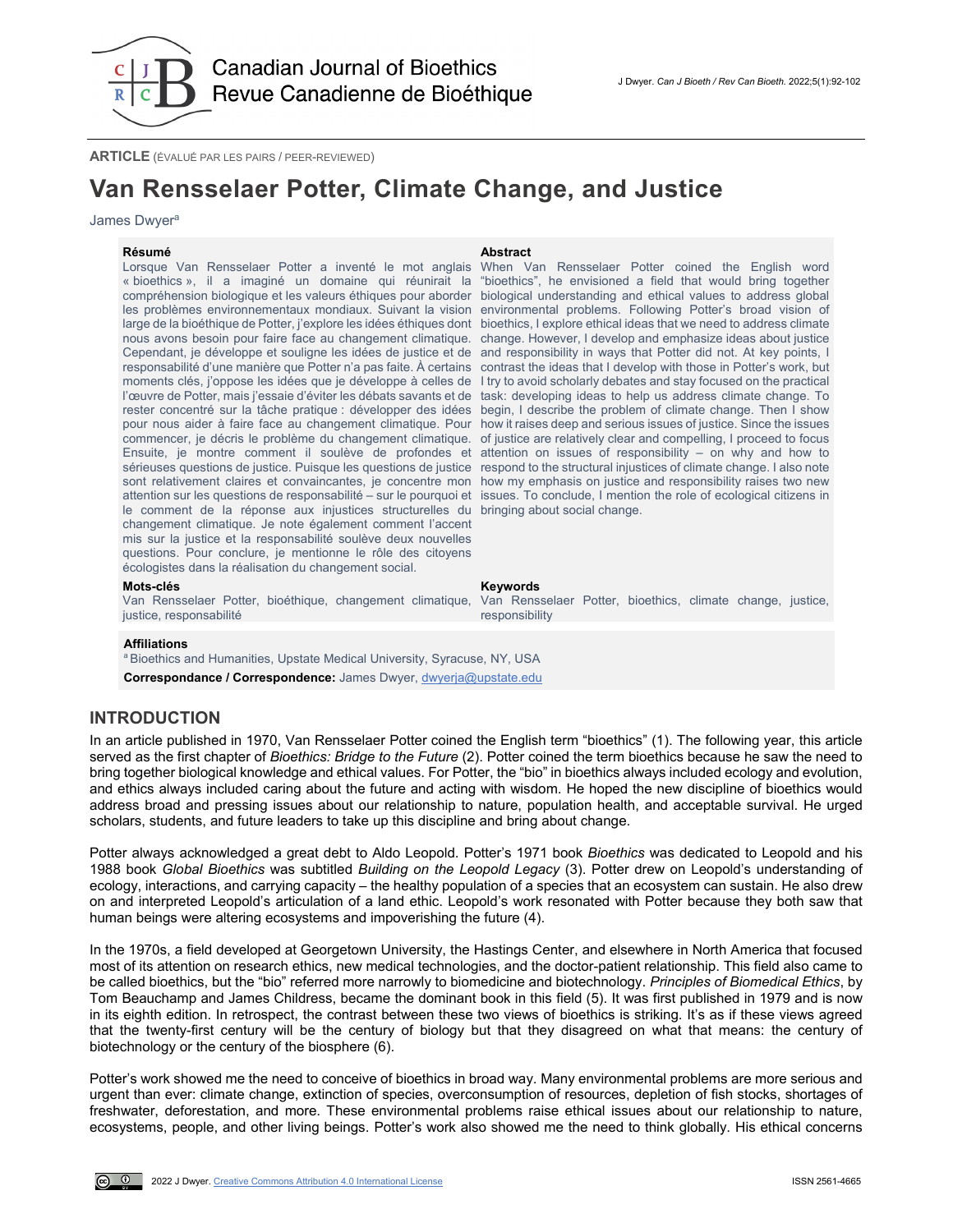extend, as should ours, well beyond North America and well beyond the present generation. Furthermore, his work showed me the need to think more deeply about how to respond. Reading Potter reinforced a felt need to change how I (and many other people) inhabit and think about the world.

Although Potter's work helped me to live and think in a better way, this essay tends to emphasize my differences with Potter. Whereas Potter discusses acceptable survival, and focuses extensively on the control of fertility, I tend to emphasize issues of justice. I believe that taking up a perspective of justice is crucial to understanding and responding to contemporary environmental problems. Whereas Potter relies on a general concept of responsibility, I tend to emphasize a conception of political responsibility for structural injustice. I believe this conception fits, and helps guides responses to, many environmental problems. To respond more adequately to environmental problems, I think that we will need to change social structures, background conditions, economic systems, political processes, and accepted practices. This kind of change requires political action, in the best and broadest sense of that term.

What we do and should emphasize depends on the historical situation. The philosopher and social activist John Dewey makes this point in a discussion of perspectives, statements, and matters of emphasis. He writes:

We have indicated that since general aims are but prospective points of view from which to survey existing conditions and estimate their possibilities, we might have any number of them, all consistent with one another. As a matter of fact, a large number have been stated at different times, all having great local value. For the *statement* of aim is a matter of emphasis at a given time. And we do not emphasize things that do not require emphasis – that is, such things as are taking care of themselves fairly well. We tend rather to frame our statement on the basis of the defects and needs of the contemporary situation; we take for granted, without explicit statement which would be of no use, whatever is right or approximately so. We frame our explicit aims in terms of some alteration to be brought about. It is, then, no paradox requiring explanation that a given epoch or generation tends to emphasize in its conscious projections just the thing which it has least of in actual fact. (7, p 118, italics in original)

Dewey thinks that we should look carefully at the defects, needs, and potentials of our current situation, and then emphasize what needs to change. That is what I will try to do.

I tend to emphasize the idea of justice and the idea of responsibility for injustice because I believe these ideas are underdeveloped in Potter's work relative to the needs of the contemporary situation. This belief raises both scholarly and practical issues. The scholarly issues concern how the idea of justice may be implicit in Potter's work and why he did not develop it more. The idea of justice may be implicit in his concern for the future, his move to think beyond mere survival, and his vision to bring humanities together with sciences in order to address important environmental issues. His implicit idea of justice may be underdeveloped because, although he read broadly, he didn't seem to read explicit accounts of justice. Or the idea of justice may be underdeveloped because our current situation is different from his – because history changes. Our current situation and scholarship are making more visible how whole groups are marginalized and affected by environmental problems (8). Although the scholarly issues about what's implicit but underdeveloped in Potter's work are important, they are not my focus in this essay.

My focus, instead, is on a practical task: to develop and emphasize conceptual tools that we need to address the major environmental problem of our time: climate change. In particular, I aim to show what the current situation demands, conceptually and ethically, in terms of justice and responsibility. The ultimate test of how well I do that is not my dialectical ingenuity or argumentation; it is how these conceptual tools could and should be used to address the problem of climate change. At points in this essay, I compare and contrast my ideas with Potter's, but I am not trying to score points in a scholarly debate. I am really trying to respond to an urgent problem, in a way that builds on Potter's vision of bioethics.

My plan is as follows. In the first section, I briefly describe the problem of climate change – this is the biggest bioethical problem that we face, in Potter's sense of bioethics. Then in the second section, I show how the problem of climate change raises issues of justice. Since the issues of justice seem relatively clear, and the judgments of justice seem warranted, I proceed to focus more attention on issues of responsibility and responsiveness. In the third section, I make use of Iris Marion Young's account of responsibility for structural injustice. This account of responsibility fits the ethical problem and helps to guide responses, but it also brings up new issues. So, in the fourth section, I describe two of these new issues, but I do not offer definite solutions. The best I can hope for is to describe the issues in a way that will inspire further work. In the fifth section, I offer a few concluding remarks.

# **CLIMATE CHANGE**

The evidence that human activity is causing climate change is very extensive and robust (9). The data and accounts in support of anthropogenic climate change come from physics, chemistry, biology, earth sciences, oceanography, history, ethnology, and other disciplines. The accounts include theories and models that explain past changes and predict future changes. The robustness of the evidence is reflected in both the scientific consensus, as indicated in peer-reviewed articles, and corporate strategy. Following the strategy used by tobacco companies to counter the evidence that smoking causes health problems, fossil fuel companies have tried to create the appearance of doubt about climate change (10).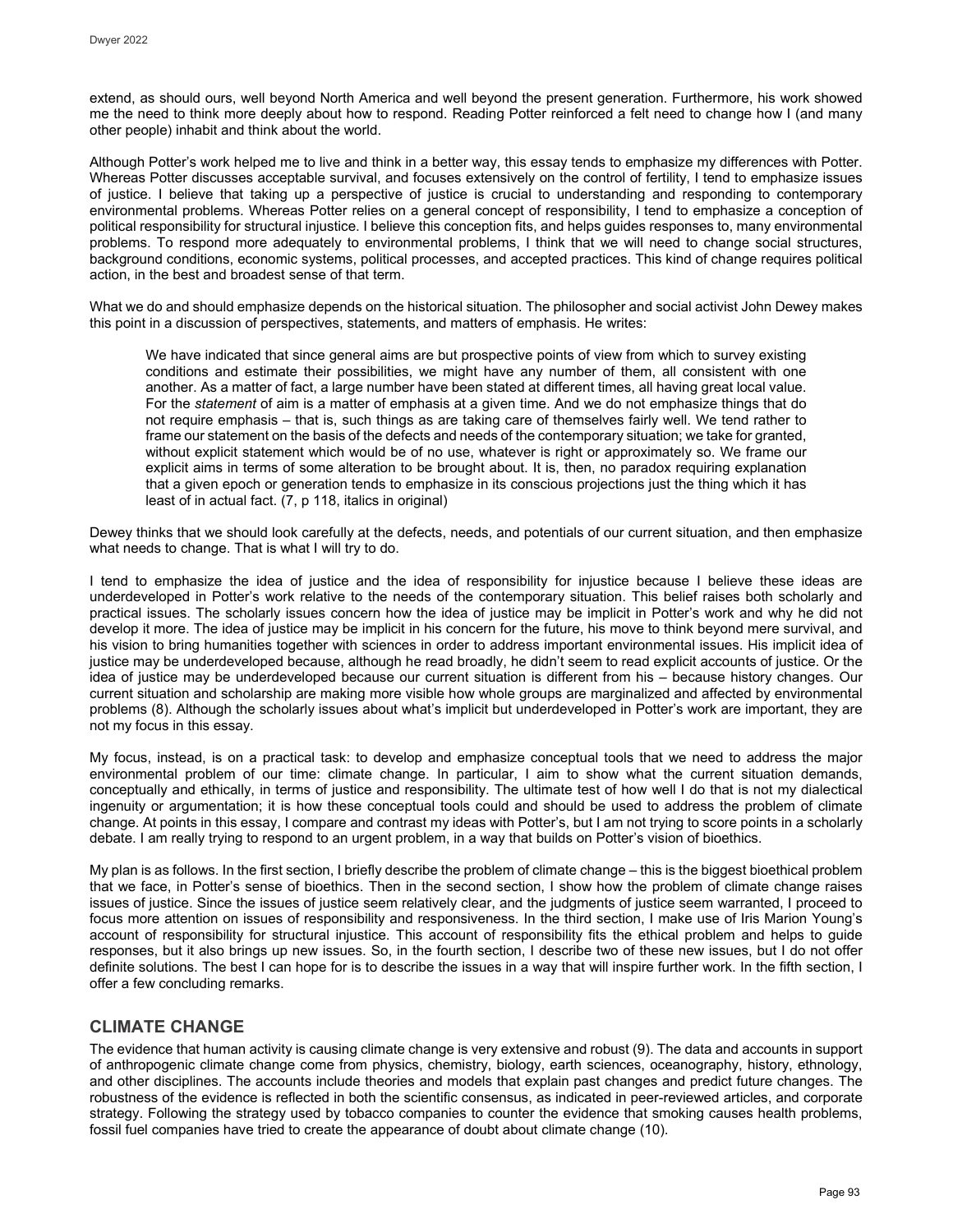Because emissions of greenhouse gases are higher than the natural world can absorb, the levels of these gases are increasing in the atmosphere. This increase is apparent in the levels of carbon dioxide, the greenhouse gas responsible for about twothirds of the rise in Earth's temperature (11). The preindustrial level of CO<sub>2</sub> was probably about 280 parts per million (ppm); by 1960, it was about 315 ppm; and then it began increasing more rapidly. By 2019, it was over 410 ppm (12). The high level of carbon dioxide traps heat in the atmosphere and profoundly affects earth systems. Air and water temperatures are increasing, precipitation patterns are changing, storms are becoming more intense, droughts are becoming more severe in some regions, ice masses are melting, sea levels are rising, oceans are becoming more acidic, and much more.

These changes in earth systems increase the likelihood of particular environmental problems: heatwaves, floods, prolonged droughts (in some regions), wildfires, crop failures, soil degradation, salinization of freshwater, water shortages, etc. (13). These environmental problems have a profound impact on human health and well-being (14). Heatwaves and the associated thermal stress contribute to heatstroke and cardiovascular failure, especially among people who are very young, very old, work outdoors, or lack indoor cooling. Storms and rising sea levels contribute to surges that kill people, damage infrastructure, and ruin croplands. Shortages of freshwater contribute to dehydration and use of unsafe water. Crop failures tend to increase food insecurity, especially among small farmers and people with low incomes. The changes in temperatures and ecosystems tend to increase vector-borne, water-borne, and food-borne diseases like malaria, dengue, cholera, and many other diseases.

At least in the medium term, the biggest impact of climate change on health may be indirect: climate change will diminish the livelihood of millions of people, especially among people whose economic situations are already marginal and precarious. This may first become apparent among people who depend most directly on healthy ecosystems for food and income. We know, from decades of research on the social determinant of health, that income and social position have profound effects on health (15). Climate change will also lead to more migration, both within and between countries (16). Some people will migrate because storms and disasters displace them. Others will migrate because of diminished livelihoods. The differences between environmental and economic migrants, and between forced and voluntary migrants, may not be clear nor morally salient.

Climate change is the kind of environmental problem that concerned Potter and prompted him to propose the new discipline of bioethics. Indeed, he mentions climate change in his 1988 book *Global Bioethics* (3, p.41-42). This was not some prescient moment, two years before the first IPCC assessment, but was part of a larger discussion of survival. In the course of this discussion, Potter considers two examples of climate change – one natural, the other anthropogenic. He notes that the extinction of the dinosaurs may have been caused by climate change that resulted from the impact of asteroids on the earth. He also notes that use of powerful nuclear weapons might alter earth systems in ways that would trigger a nuclear winter. This nuclear winter would threaten the survival of those who were not killed by the nuclear blasts. Regardless of what Potter would have said about climate change produced by greenhouse gases, it is the kind of problem that concerned him. It shows the need to bring an understanding of biology, especially ecology, together with ethics. It is a problem that is global in its effects and threatens the future even more than the present. And it calls on many of us to change the way we inhabit and think about the world.

However, the problem of climate change also shows where and how my thinking goes beyond Potter's. As I explain in the next section, I don't find Potter's focus on survival very helpful. I find accounts of justice more helpful. Furthermore, I think we need a conception of responsibility that fits the injustices of climate change. Whether this way of going beyond Potter is a development of his original vision is an important scholarly issue that I put aside. I am more concerned to show how the current situation requires us to think about justice and responsibility.

# **JUSTICE[1](#page-3-0)**

Almost all of us are at risk from climate change, but we are not equally at risk. Almost all of us contribute to climate change, but we do not contribute equally to the problem. Almost all of us act as agents at least some of the time, but we are not equally empowered to shape the practices and structures that affect climate change. Since these differences bear on justice, I want to consider in more detail the distribution of risks, contributions to the problem, and power to shape practices and structures.

People's particular risk from climate change depends on many factors: their age, health, location, neighbours, social position, the wealth of their society, and other factors. I will consider various risks in four broad categories. The first risk category is temporal position. As I noted in the last section, greenhouse gases are accumulating in the atmosphere faster than they can be absorbed and recycled by the natural world. Without more adequate measures to reduce emissions and build resilience, younger people face greater risks over their lifetimes than older people over theirs. Future generations will be at even greater risk – they will be born into a world with a much less hospitable climate.

The second risk category is geographical location. People who live in drought-prone areas will have to deal with more severe and prolonged droughts. Millions of small farmers who depend on regular patterns of rainfall will be at greater risk. People who live in flood-prone areas will have to deal with more intense and frequent flooding. People who live on coasts, river deltas, and low-lying islands are threatened by rising sea levels and storm surges. Billions of people in Asia depend for water on the regular accumulation and melting of the Himalayan glaciers (17). They are at greater risk of flooding in the short term and

<span id="page-3-0"></span>j  $1$  Some ideas in the first part of this section are drawn from previous work (16).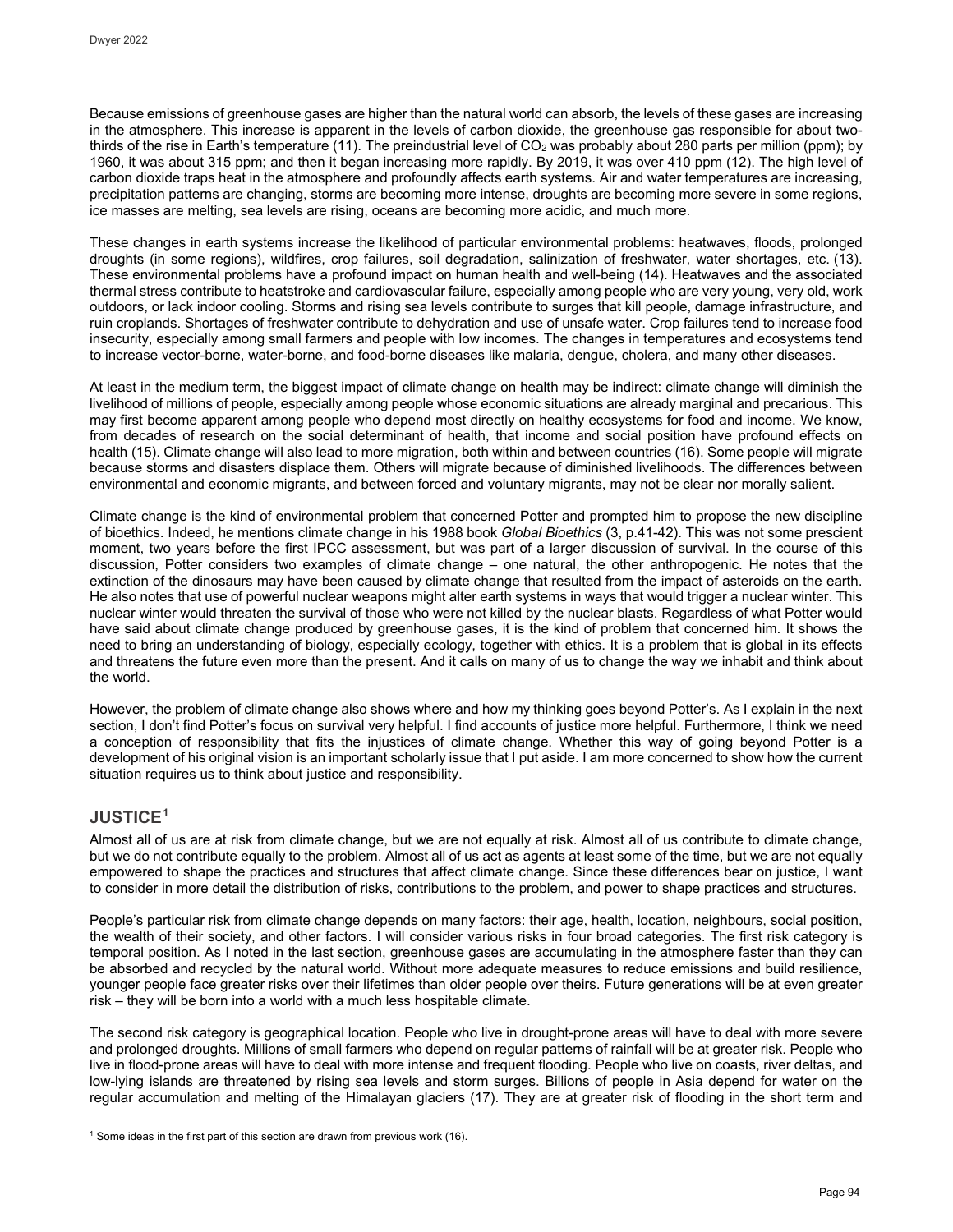water shortages in the long term. People who live and work in hot regions are at greater risk of heatwaves that pose health risks and limit outdoor work. People who live in cold regions can be threatened in different ways. The Inuit sources of food, ways of transportation, infrastructures, and culture are threatened by rising temperatures and melting Artic ice (18). As I note below, the geographical risks of climate change can be attenuated or exacerbated by social factors, structures, and practices.

The third risk category is the kind of society in which people live. Low-income countries lack the economic resources to make some needed changes: to reconstruct infrastructure, fund insurance schemes, invest in public health, and more. Although high-income countries have the economic resources to make needed changes, they often lack the foresight, political will, and governance needed to make deep changes. The category of the kind of society includes more than income and governance. When civil society cultivates civic engagement and social solidarity, people are usually better protected. Even neighbourly care makes a difference. People are better protected from climate change, especially from some of the effects of so-called "natural" disasters, in places where people look in on and look out for their neighbours.

The fourth risk category is people's position within their society. Power, wealth, income, occupation, formal education, housing, gender, race, ethnicity, and other factors make a difference. Years of research on the social determinants of health show how relative social position affects people's health risk (15). The Whitehall study showed that, at least in the United Kingdom, a small difference in occupation makes a large difference in health. Similar differences seem to affect the risks that climate change poses for people's health, well-being, and recovery from disasters.

Sometimes these risk categories will diverge, as they do for wealthy people who live on the coast of Florida. Although their location places them at higher risk, their wealth offers some protection – insurance, connections, second homes, and so on. However, sometimes these risk categories will converge, as they do for agricultural workers in coastal areas of Bangladesh. One feature of these categories bears especially on justice: people are simply born at a certain time, in a certain place, in a kind of society, and into a social position. By saying this, I do not mean to deny that people can exert some control of some factors and that some forms of individual responsibility make sense. But I do mean to focus attention on the background conditions and social structures that shape the ethical problem, and on the need to change these conditions and structures. I will return in the next section to the relationship between social responsibility and individual responsibility.

Contributions to climate change also bear on judgments of justice. Many people who are at high risk from the effects of climate change have contributed relatively little to the problem. Per capita emissions in the United States are 60 times as high as in Bangladesh. Although national per capita averages are important and bear on issues of justice, especially justice between countries, they tend to obscure the differences within countries. In every country, wealthy people tend to have higher carbon footprints. Putting aside governmental investment in infrastructure, the wealthiest 11% of the world's population is responsible for about 50% of all carbon emissions, while the poorest 50% is responsible for only 10% (19). Yet the wealthiest people face fewer risks because of their wealth, power, and social positions.

Opportunities for meaningful participation also bear on judgments of justice. Ideals of social democracy emphasize the need to empower and encourage the participation of people who are affected by policies and practices (20). Fostering meaningful participation respects the dignity of people, gathers insights from people who are differently situated, and increases the effectiveness of plans to bring about change. As philosophers from Jean-Jacques Rousseau to Elizabeth Anderson have emphasized, forms of respect and participation can be as important as the distribution of risks and wealth (21,22).

It seems unjust that people have not been empowered and encouraged to deliberate, in meaningful ways, about changing structures and practices that so profoundly affect their lives. And it seems unjust that people who have very low emissions face very high risks from climate change, while people who have contributed to and benefitted from high emissions face much lower risks. At least, these are my considered judgments of justice. I am not going to try to derive these judgments from an abstract theory of justice. Among people who have studied and reflected on climate change, there is more agreement on these judgments than on abstract theories (23). This situation is familiar in clinical bioethics: even when people disagree about abstract ethical theories and principles, they often agree on particular judgments and actions (24).

I believe that the idea of justice is a helpful conceptual tool to address climate change. The idea helps us to survey existing conditions, attend to salient features, identify particular problems, and consider relevant responses. However, using an idea or concept like justice is more than looking through a lens. Ethical concepts and perspectives often depend on historical development, social context, people's past experience, the development of habits, etc. Furthermore, the existence of multiple concepts and perspectives "does not mean that all approaches are equally valid nor that all proposed solutions are morally acceptable; it is just that we cannot always predict in advance which formulations are going to be the most morally instructive" (25, p.204).

My emphasis on justice contrasts with Potter's approach. In his approach to environmental problems, he does not develop and emphasize the concept of justice. Indeed, he only uses the word "justice" five times in *Global Bioethics*. What he develops and emphasizes is the idea of survival, a word he uses 196 times. In focusing on survival, he draws on and interprets ideas from Aldo Leopold. After Leopold graduated from the school of forestry at Yale University, he took a job with the U.S. Forestry Service in Arizona and New Mexico. There he saw first-hand what can happen to the deer population. Government-sponsored programs and short-sighted prejudice worked to eliminate wolves. As a result, the deer population increased rapidly. The deer browsed whatever they could find and denuded mountains. Then the deer population crashed. Leopold reflects deeply on this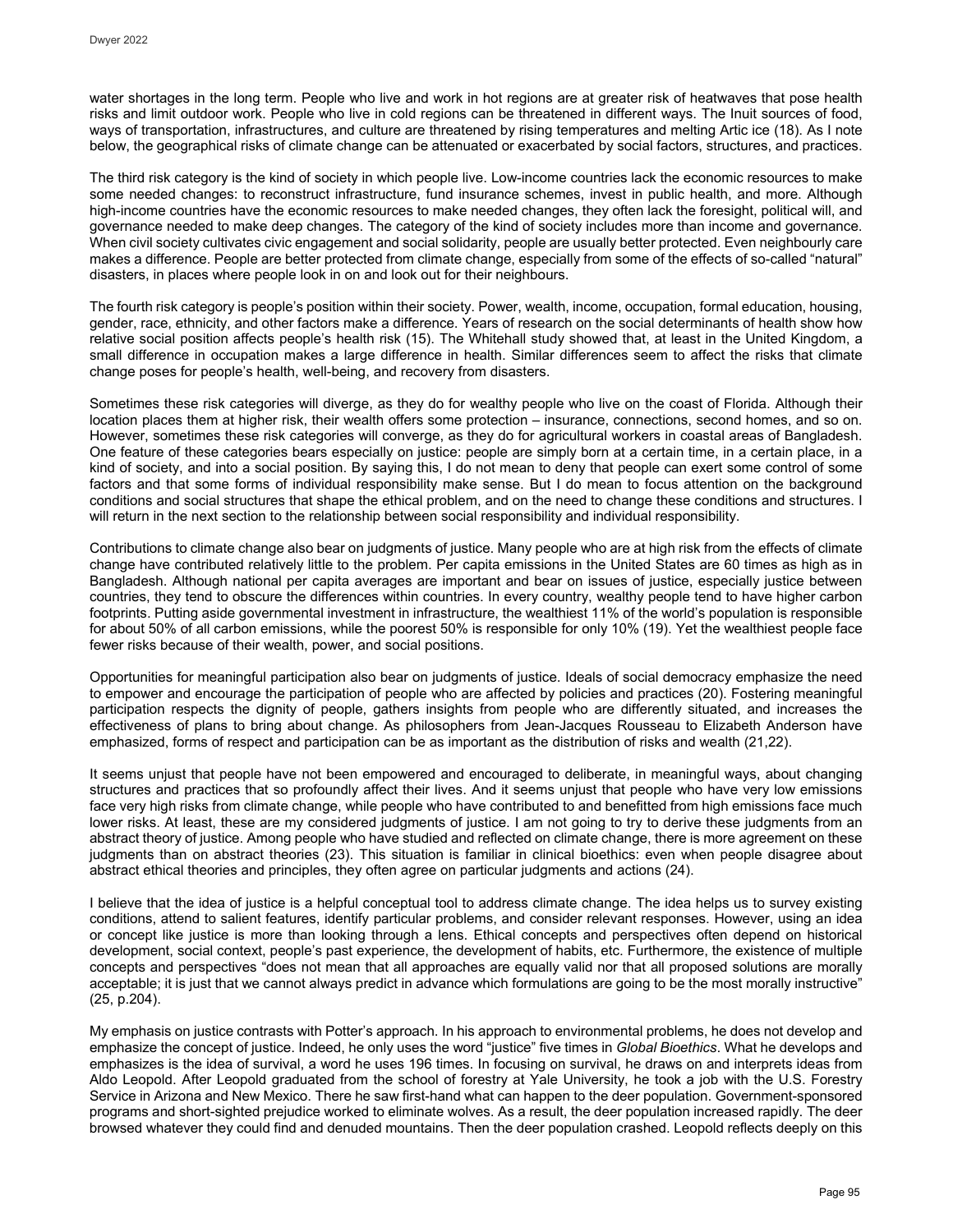problem in his famous essay "Thinking Like a Mountain" (4). Potter extracts and interprets a lesson from the problem that Leopold saw: "Aldo Leopold saw that human survival depended on the maintenance of a healthy ecosystem and the control of human fertility – at a time when neither of these ideas was widely understood" (3, p.17).

Potter distinguishes five kinds of human survival: mere, miserable, irresponsible, idealistic, and acceptable. Mere survival of some of the human population is not what Potter has in mind. After all, some deer survived the population crash brought on by over-browsing in Arizona and New Mexico. Neither is miserable survival a worthwhile goal. A life beset by malnutrition and preventable diseases is not what Potter has in mind when he talks of survival. Irresponsible survival is that path that we are on now: many people, groups, and societies in the present generation are surviving, but at the expense of future generations. On Potter's list of kinds of survival, only idealistic survival and acceptable survival are options worth considering. Potter gives some reasons, which I do not find convincing, for rejecting idealistic survival. He says, "I shall not discuss *ideal* survival because that is something we shall never see and besides, each person has a private notion of what Utopia would be" (3, p.44-45, italics in original). But then he notes that people can and do agree on trying to eliminate preventable diseases, malnutrition, and starvation (3, p.45). Yet Potter rejects this approach because of its long-term consequences. He asks rhetorically, "Can any program that decreases infant mortality and thereby increases demands on the ecosystem, without concomitant educational measures that would protect the ecosystem and promote the idea of zero population growth, be anything but a disaster in the long run" (3, p.46)? We now have a better answer to his rhetorical question. Ethical forms of development can and have worked to reduce the burden of disease, improve education, and lower birth rates. When girls have been accorded rights, educational opportunities, and occupational choices, the birth rate has gone down dramatically. The state of Kerala in India is a good example.

After characterizing and rejecting the other forms of survival, Potter favours acceptable survival, but when it comes to characterizing acceptable survival, he says very little. In the chapter on "Human Survival" in *Global Bioethics*, he simply refers to Lester R. Brown's work on sustainable societies (3, p.51-52). I will leave it to scholars of Potter to debate whether some basic view of justice is implicit in his idea of acceptable survival. The point I tried to make in this section is that we should use and emphasize the concept of justice in our response to climate change. In the next section, I will try to show how ideas about justice should shape our thinking about responsibility to address climate change.

# **RESPONSIBILITY[2](#page-5-0)**

Although Potter does not develop and emphasize the idea of justice, he has a lot to say about responsibility: he uses the word 66 times in *Global Bioethics*. In that book, he devotes a section to "A Bioethical Commitment for Person and Family Health" (3, p.159-161). The first seven points include responsibilities to avoid drug abuse, attend to diet and exercise, avoid sexually transmitted diseases, drive carefully, avoid unwanted and unintended pregnancies, avoid exposure to harmful chemicals and radiation, and seek timely medical advice. These seven points tend to focus on individual actions and responsibilities, but the eighth point brings in a social dimension. Potter states this responsibility as follows: "I will support local and national government officials and private organizations who provide responsible policies and decisions that facilitate the above individual actions by means of education, economic justice, environmental protections, and public health measures" (3, p.160). This responsibility even includes mention of economic justice. In "A Bioethical Creed for Individuals," which is printed in both his books on bioethics, he formulates seven beliefs with corresponding commitments. In this creed, he starts with a social dimension of responsibility. The first commitment states, "I will work with others … to seek a worldwide movement that will make possible the survival and improved development of the human species in harmony with the natural environment and fellow humans" (3, p.193). Here, some social dimensions and background conditions are explicit. However, the other beliefs and commitments tend to focus on individual actions and responsibilities. The seventh belief states, "I believe that each adult person has a personal responsibility for his or her own health as well as a responsibility for the development of this aspect of personhood in any offspring that may be produced" (3, p.195). The corresponding commitment, states, "I will endeavor to carry out the eight obligations described as a Bioethical Commitment for Person and Family Health. I will limit my own reproductive powers in accordance with national and international goals" (3, p.195).

I want to comment on three features of Potter's discussion of responsibility. My purpose is more practical than scholarly: to begin to articulate a conception of responsibility that would help us to respond to anthropogenic climate change. The first feature is the aim or point of the responsibilities that Potter discusses. These responsibilities aim to contribute to the future survival and the improved life of human beings. Because Potter believes that continued population growth endangers the survival of human beings, he places great emphasis on controlling fertility. Although he recognizes some social dimensions and the role that education might have, his emphasis is on personal and familial responsibility.

The second feature concerns the ground of these responsibilities. I believe Potter grounds these responsibilities in humanitarian concerns and natural duties to reduce avoidable suffering, foster good lives, and allow civilization to develop. He often groups these concerns and duties under the term "acceptable survival." I do not doubt that natural duties are part of the picture. I recognize the need for humanitarian responsibility – for a sense of duty to assist other human beings simply because we are human beings in a position to help – but this form of responsibility is incomplete. It needs to be complemented with a conception of the responsibility to address injustice.

<span id="page-5-0"></span>j  $2$  Some ideas in the middle part of this section are drawn from previous work (16).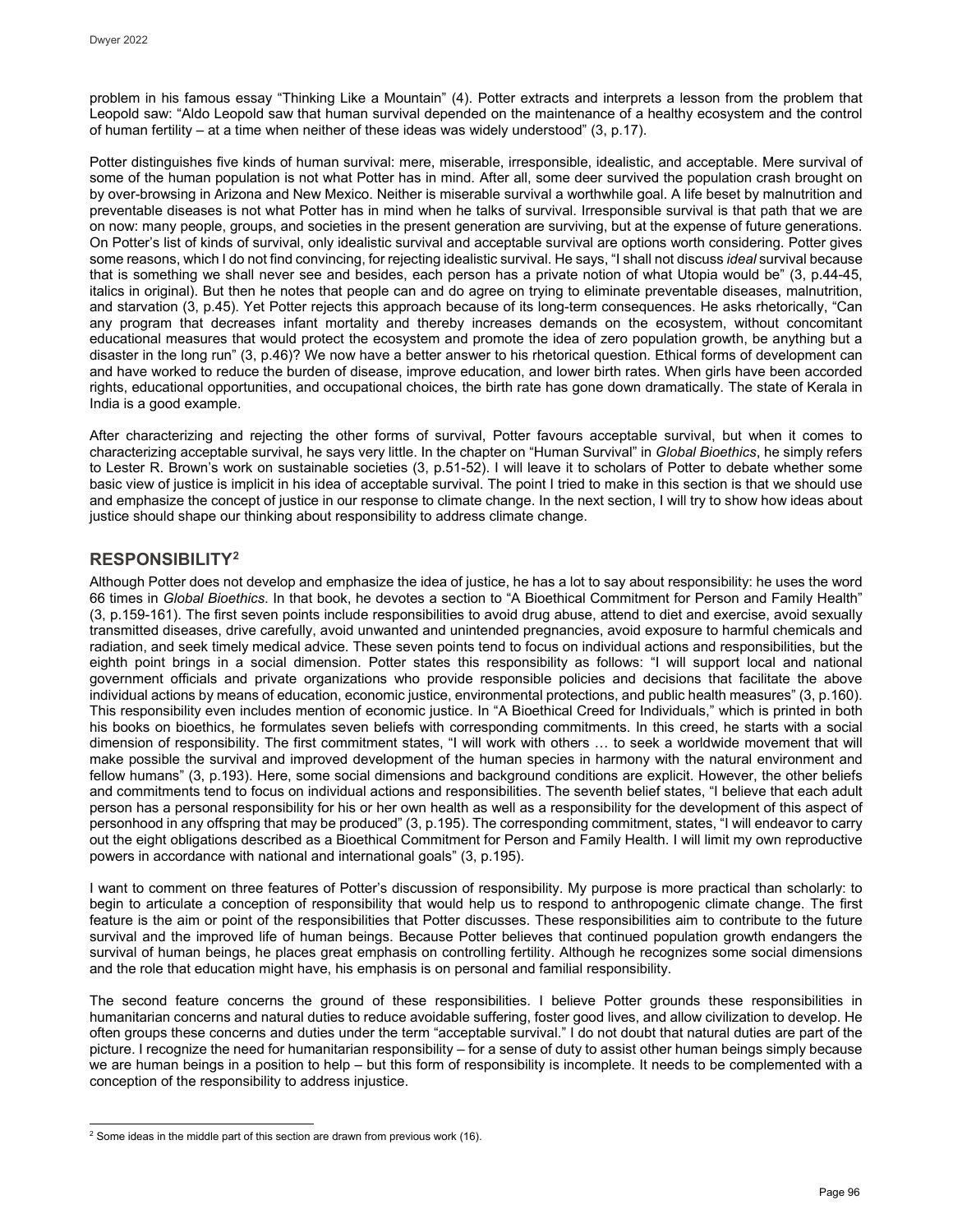The third feature that strikes me is that Potter's account does not emphasize a responsibility to address injustice. There is a difference between our responsibility to respond to naturally occurring harmful events and our responsibility to respond to injustice, especially injustice that we have contributed to or benefitted from.

Before her untimely death, Iris Marion Young was working on a book that became *Responsibility for Justice* (26). This book could have been entitled *Responsibility for Structural Injustice* because it focuses on people's responsibility to address and try to change structural injustice. Structural injustice is not brought about by a particular person's actions or vices. Nor is it brought about by a particular governmental policy. Structural injustice is brought about when social practices and processes work to unfairly threaten, dominate, and deprive some groups. In her book, Young uses the example of practices and processes that work to deprive some people of housing and make them vulnerable to homelessness (26). In the article from which the book developed, she uses the example of practices and processes in the global apparel industry (27).

My purpose here is to extend Young's insight and reasoning to climate injustice. Because much of the injustice of climate change results from practices and processes that cannot be traced to particular people and policies, I want to use Young's account to discuss people's responsibility, including my own, to address and try to change social practices and processes. I shall sketch her account as I use it to address four important questions about taking responsibility for climate change.

# **1. What should I (and people who are situated like me) take responsibility for?**

Some of the injustice of climate change is due to individual actions that are intentionally harmful or reckless. The actions of executives at Exxon come to mind. Some of the injustice of climate change is due to explicit government policies. The corporate tax codes in the USA that favor oil extraction come to mind. But I want to suggest that much of the injustice of climate change is due to social structures, background conditions, economic systems, political processes, and accepted practices. It is due to human constructs that I sometimes refer to as social structures.

When Young reflects on justice, she follows John Rawls in focusing attention on social institutions rather than individual actions, but she also notes problems with his account of basic institutions (26). So, she develops a more nuanced and contextual account of social institutions and processes:

Depending on the issue, the structural processes that tend to produce injustice for many people do not necessarily refer to a small set of institutions, and they do not exclude everyday habits and chosen actions. Social structures are not a part of the society; instead they involve, or become visible in, a certain *way of looking* at the whole society, one that sees patterns in relations among people and the positions they occupy relative to one another. (26, p.70, italics in original)

I tried to look at climate change in this way and to make visible some of the unjust relations among people. Social structures encourage activities that emit greenhouse gases, and thereby change the probability of heat waves, flooding, droughts, vectorborne diseases, loss of livelihood, migration, and much more (28). Rarely can we trace a clear causal link between a particular action or policy and some individual's harm, but social constructs change the probability of harm, and they position certain people and groups in ways that place them at greater risk of harm. This is what I and other people need to take responsibility for: social structures that unfairly contribute to climate change and place people at risk.

# **2. Why should I (and people who are situated like me) take responsibility?**

As I go about my life, I participate in, reinforce, and reproduce social structures that increase climate change and position other people unfairly. By relying on these social structures in the background, I do not intend to harm anyone. Nevertheless, my involvement grounds my responsibility to work to change these constructs. Young writes:

The ground of my responsibility lies in the fact that I participate in the structural processes that have unjust outcomes. These processes are ongoing and ought to be transformed so they are less unjust. Thus I share with others the responsibility to transform these processes to reduce and eliminate the injustice that they cause. My responsibility is essentially shared with others because the harms are produced by many of us acting together within accepted institutions and practices, and because it is not possible for any of us to identify just what in our own actions results in which aspects of the injustice that particular individuals suffer (26, p.110).

This responsibility is not grounded in or explicated by humanitarian concerns and natural duties – it is grounded in how I, and millions of other people, are related to the constructs that frame and shape climate change. Because of the way I am related to the social structures that create risks and position people, I have a shared responsibility to change those structures that unfairly disadvantage people, including people in distant places and future generations.

# **3. How should I (and people situated like me) take responsibility?**

Because I and many other people are implicated in unjust social structures, we share some responsibility to change them. With respect to climate change, we need to change social structures so as to reduce greenhouse gas emissions and build resilience, especially for people and communities who are most affected. Appropriate actions may include capping emissions,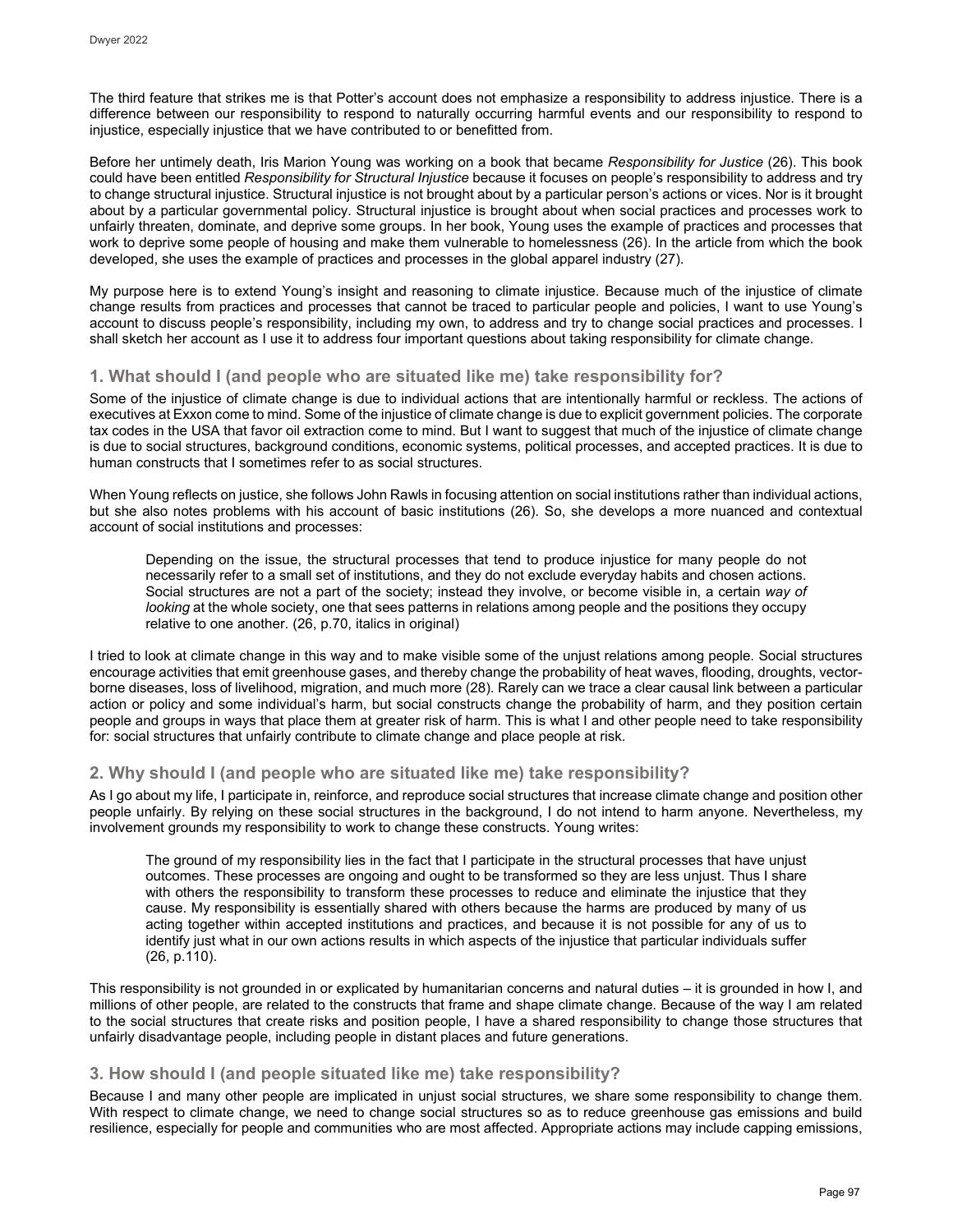instituting carbon taxes, creating new forms of economic life, reducing the influence of money in politics, changing energy generation, reconstructing infrastructure, changing agricultural practices, creating insurance schemes for people at risk, developing more responsive public health systems, fostering more responsive networks of neighbors, reconceiving good lives, and so on. Changes like these require political action, in the best and broadest sense of that term.

Young views political action as "public communicative engagement with others for the sake of organizing our relationships and coordinating our actions" more justly (22, p.112). This form of engagement takes place in public spaces – indeed, it sometimes needs to defend or create public spaces. It relies on different ways to communicate meaning: conversations, written materials, arguments, plays, humor, photographs, protests, strikes, etc. We should not try to limit in advance the modes that this communication will use. Political action includes not only action that tries to change policies and programs, but also actions that citizens take in civil society. Young notes that those "who share responsibility for structural injustice may also find ways of making social changes … through collective action in civil society independent of or as a supplement to state policies and programs" (26, p 112).

Since governments are often protected by autocrats, vested interests, and dominant parties, civil society is sometimes the better or only place to begin. I have often thought that many of us have a lot to learn from dissidents in Central Europe who emphasized the role of civil society (29). Action in civil society also allows and encourages building networks that span international borders, just as the effects of climate change do. In discussing how to respond to structural injustice, Young emphasizes the need for political action, but I sometimes wonder whether a life with this emphasis is a good life. Thinkers like Aristotle and Rousseau see political engagement and citizenship as deep expressions of our nature. Rousseau esteems and idealizes the role of citizens in cities like Geneva, and he sees political engagement as "the privileged *locus* of the good life" (30, p.334). That's not my view, and I do not think it is Young's view.

In Young's view, political engagement aims to change aspects of relationships by changing how social structures position people with respect to one another. This broader view of politics comports with a view of human beings as relational; it recognizes our enmeshment in webs of relationships and how social structures shape those relationships. Political action is an attempt to adjust relationships, including relationships in civil society. However, successful attempts require a lot of awareness, skill, and work – there is no getting around that. The hope is that many people will find this awareness, skill, and work to be important aspects of a good life.

Although the response to structural injustice often finds expression in collective action, the responsibility is individual. Too often individual and social responsibility are opposed in some simplistic way: emphasis on one is taken to reduce the other in some mathematical way. Part of the merit of Young's work is to reconceptualize the relationship between individual and social responsibility. A good part of the responsibility for climate change arises when individual people are structurally situated, have the capacity to communicate, and can act politically to try to bring about social change. However, the task is enormous – to generate political will to address injustices that are built into social forms of life. This daunting task leads to the next question.

# **4. How much responsibility should I (and people who are situated like me) take?**

I do not have an exact answer to this question, but I want to mention three factors that seem morally salient. How much responsibility I should take depends on how serious is the problem. I believe that climate change is the most serious public health problem in this century. It exacerbates injustice. It threatens the lives and well-being of billions of people. It endangers the cultures and civilizations that groups have constructed together over time. The more serious the problem, the more responsibility I should take.

How much responsibility I should take also depends on my relationship to the social structures. The more privileged I am by the unjust structures that shape climate change, the more responsibility I should take. Many high-income countries and people have profited from and depend on high levels of greenhouse gas emissions. Although I am an ordinary person who tries to live a modest life, when I examine my own situation, I see that I am relatively privileged by the social structures and background conditions of the carbon-intensive society in which I live. Like many people in this society, I ride in automobiles, fly in airplanes, use a computer, take hot showers, and do many other things that depend on fossil fuels (31). At least in the current context, these and other activities have unsustainable carbon footprints that disadvantage other people, nonhuman animals, and plants. The amount of responsibility that I should take may also depend on the nature of the unjust structures. There may be important distinctions between some of the factors that place people at risk. Other things being equal, social structures that privilege race, for example, seem even worse than factors that privilege geographic location. In the United States, Black people face a higher risk of permanent displacement from hurricanes than white people (32). Part of the differential risk may be due to wealth, but existing distributions of wealth are shaped by past practices of discrimination and exclusion. Even if we cannot neatly separate different factors, the general point seems sound – the moral nature of the privilege is relevant to how much responsibility I should take. However, the general point seems to suggest that we must change many things at once: greenhouse gas emissions, economic inequality, racial exclusion, and much more. I will return to the implications of this point in the next section.

I extended Young's account of responsibility for structural injustice to climate change because I think her account illuminates people's responsibility to address that problem. Of course, I do not mean to contend that her account is the only account of responsibility that can help to guide responses to the problem. I'll briefly compare and contrast her account with one other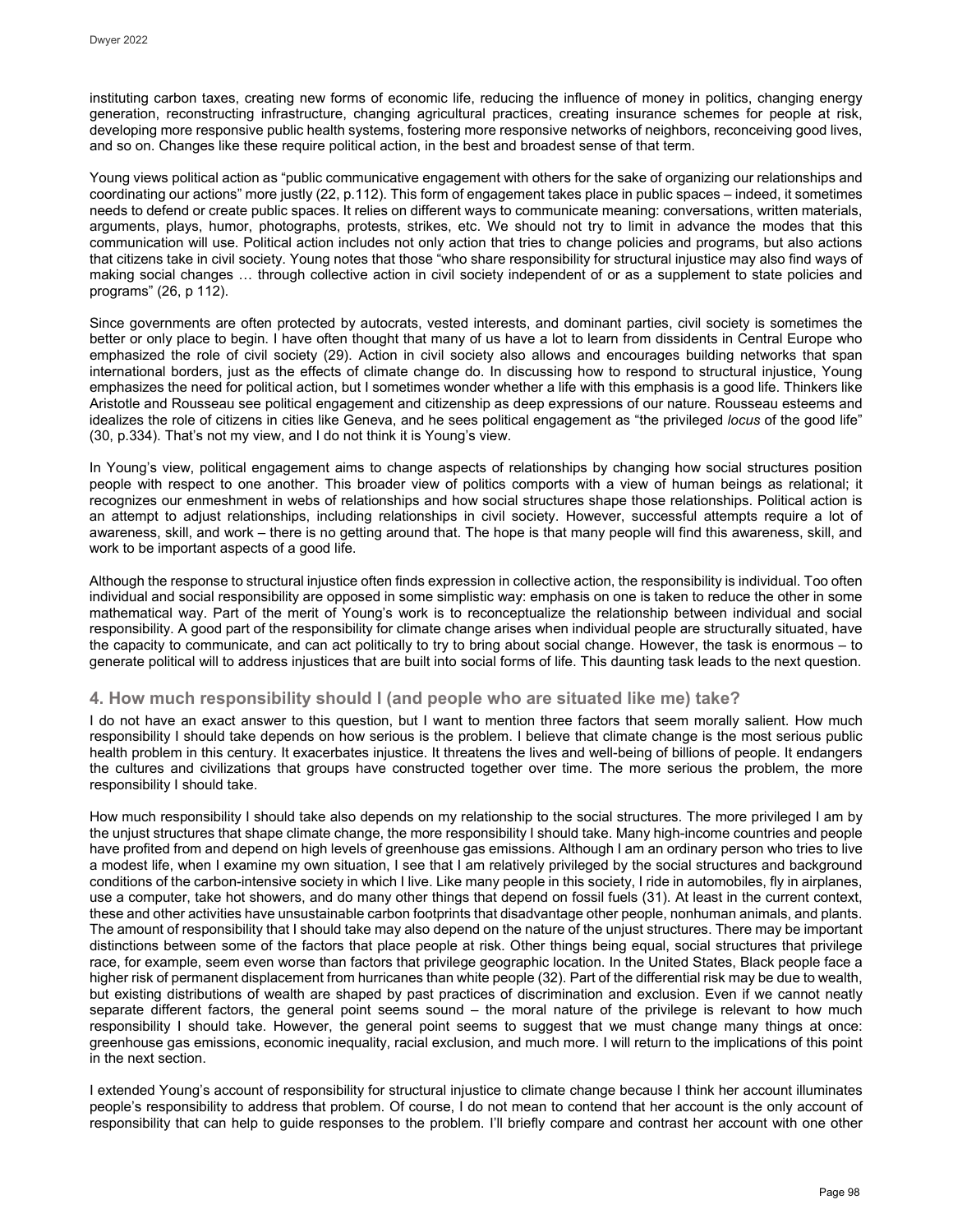account of responsibility to address climate change. In "It's Not *My* Fault: Global Warming and Individual Moral Obligations," Walter Sinnott-Armstrong takes up issues about responsibility and climate change (23).

In his essay, Sinnott-Armstrong focuses on a particular question: whether a person has a responsibility not to go out for a Sunday drive, just for fun, in a gas-guzzling car. After reviewing key features of causation and responsibility, he comes to the conclusion that there is no such responsibility. In many legal and everyday contexts, we only pick out an act as a cause if that act is intentional (or grossly negligent), stands out from the usual background conditions, and can be linked clearly to a particular harm. For example, a person striking a match may count as a cause of a house fire, but the presence of oxygen would not. With these features in mind, Sinnott-Armstrong claims that "we should not hold people responsible for harms by calling their acts causes when their acts are not at all unusual, assuming that they did not intend the harm" (23, p.335). He adds, "No storms or floods or droughts or heat waves can be traced to my individual act of driving" (23, p.336).

Young herself notes that the liability model of responsibility does not work very well when the conditions and structures are accepted as the background, the acts are not intentionally harmful, and it is difficult to link acts to particular harms (26). So, she develops a model of political responsibility for structural injustice as a complement to the liability model. Even when my individual act cannot be linked to a particular harm, I should take some responsibility for changing unjust social structures if I participate in and help to reproduce these structures.

In an indirect way, Sinnott-Armstrong comes to agree that a political conception of responsibility is more fitting and appropriate in the context of climate change. Toward the end of his essay, he writes, "My fundamental point has been that global warming is such a large problem that it is not individuals who cause it or need to fix it. Instead, governments need to fix it, and quickly" (23, p.343-344). Rather than focusing on individual acts like driving, he suggests we focus on "our real moral obligations, which are to get governments to do their job to prevent the disaster of excessive global warming" (23, p.344). Although this shift to political responsibility is promising, Young's account focuses attention in a more helpful way. Sinnott-Armstrong simply asserts that we have an obligation to get governments to change course, but Young's account helps to explain why many of us, depending on how we are situated, come to have and share responsibility to address climate change. Sinnott-Armstrong focuses on government responses, but Young emphasizes social structures, which include more than government policies and responses. Sinnott-Armstrong focuses on political action aimed at getting governments to take action, but Young has a broader view of political engagement, a view that includes engagement in civil society. When governments are unresponsive, political engagement may need to focus on civil society and build political will.

# **NEW ISSUES**

To address the issue of climate change, I developed and emphasized ideas about justice and responsibility for injustice. However, these ideas and perspectives raise new issues and problems – that's probably a good thing. At their best, new approaches in science, philosophy, and social life solve or dissolve some old problems, but they also raise new issues (33). In this section, I sketch briefly two issues that my approach raises. I do not have the time and insight needed to offer definitive solutions, but I want to describe them in a way that encourages other people to help address them.

The first issue concerns the need for selection in ethical life. Towards the end of his life, John Rawls (1921-2002) wrote an account of international justice (34). Because he did not want to presuppose traditional views about the sovereignty of nationstates, he referred to his work as the Law of Peoples. In this passage, he makes explicit the ideas that motivate this work:

Two main ideas motivate the Law of Peoples. One is that the great evils of human history – unjust war and oppression, religious persecution and the denial of liberty of conscience, starvation and poverty, not to mention genocide and mass murder – follow from political injustice... The other main idea, obviously connected with the first, is that, once the gravest forms of political injustice are eliminated by following just (or at least decent) social policies and establishing just (or at least decent) basic institutions, these great evils will eventually disappear. (34, p.6-7)

With this motivation, Rawls tries to specify a conception of justice that will address these great evils. My purpose here is not to defend or criticize his conception, but to note the large number of serious injustices that we face. When we look at the world from a perspective of justice, we see many patterns of relations that we judge unjust.

To the list of injustices that destroy lives, we now need to add anthropogenic climate change. We also need to make visible the social-structural processes. Furthermore, we need to address connections between what seem at first to be disparate problems. For example, I already noted how climate change places racial groups and indigenous peoples at greater risk. So, we have a long list of serious injustices and complex connections between these injustices. To adequately address the risks of climate change, we must address greenhouse gas emissions, economic inequalities, systematic racism, legacies of colonialism, the role of money in politics, and other issues. These connections raise conceptual, ethical, and strategic questions about whether we should isolate or integrate our responses, but I want to focus on a narrower question: Are we, or at least people who are situated like I am, to take responsibility for addressing all these structural injustices and the connections between them?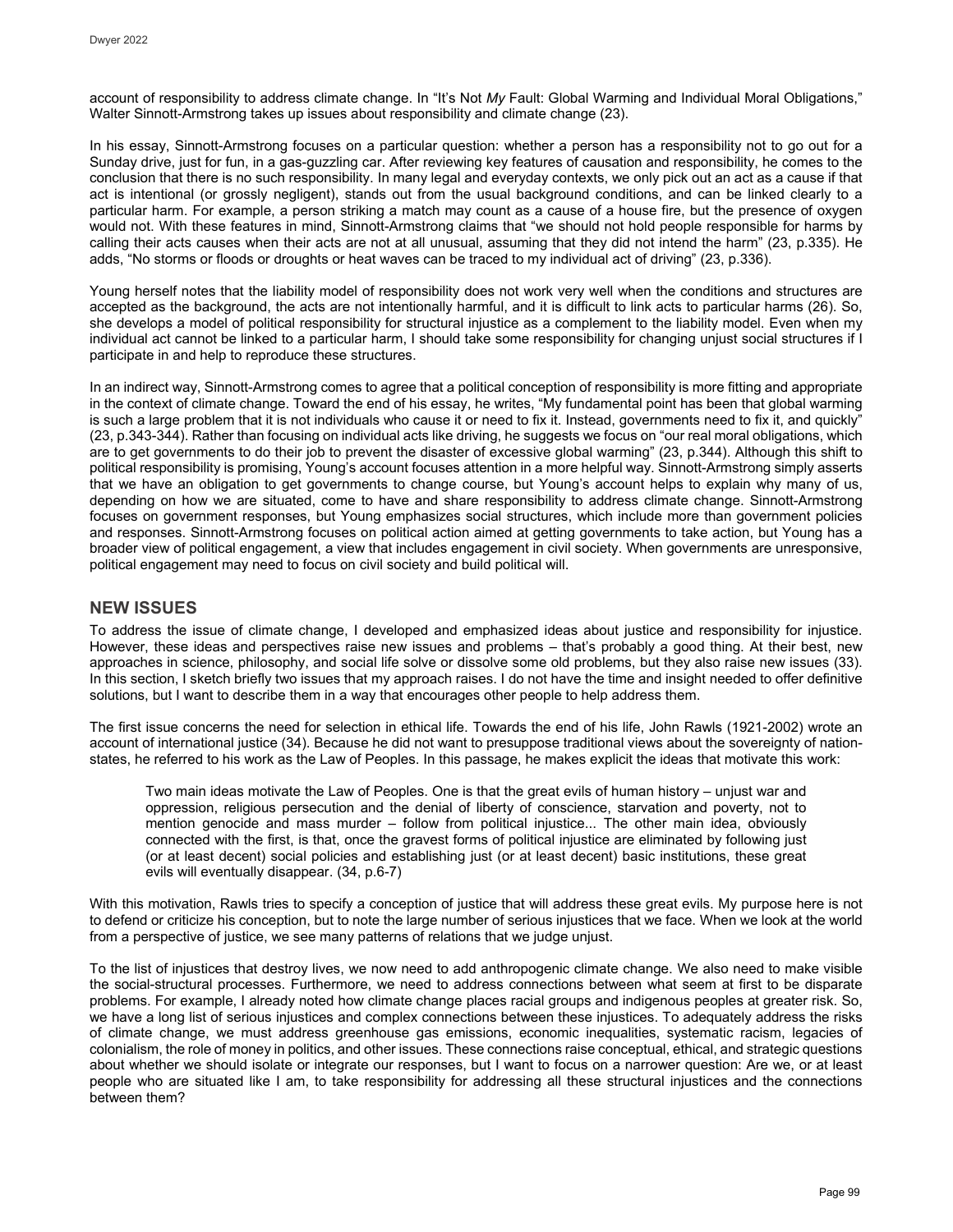I see three possibilities. The first possibility is the heroic response. We could claim that yes, all of us who are implicated in relevant social structures need to take responsibility to address all the serious injustices. I am not sure this would be ethically sound and practically effective. The second possibility is the opposite – to deny that involvement in social structures brings with it any responsibility to address social injustices. This seems ethically unsound and practically disastrous. The third possibility is to accept that ethical life needs to involve selection and emphasis. If we accept this possibility, we will need more discussion of guidelines for selection and better habits to counter the tendency to excuse ourselves from responding.

The second new issue concerns ethical relationships to the rest of nature. Young examines with great care and insight how humans are related, through social structures, to other humans, and she considers how to adjust those relationships. However, we can and should raise questions about our relationship to the rest of nature. Aldo Leopold does exactly that in his famous essay on "The Land Ethic" (4). By land, Leopold means much more than dirt and soil. He writes, "The land ethic simply enlarges the boundaries of the community to include soils, water, plants, and animals, or collectively: the land" (4, p.204). The land includes the whole biotic community that has developed on this earth system. Leopold tries to shift the relationship of humans "from conqueror of the land-community to plain member and citizen of it" (4, p.204). This new relationship requires humility and natural piety – a recognition of our dependence on a much larger community. Leopold's essay – indeed, his whole book – culminates in his guideline: "A thing is right when it tends to preserve the integrity, stability, and beauty of the biotic community. It is wrong when it tends otherwise" (4, p.225-226). This guideline includes an aesthetic aspect and depends on an emotional response because Leopold does not believe "that an ethical relationship to land can exist without love, respect, and admiration for land" (4, p.223). A study of ecology should help to inform these attitudes, and the attitudes should help to inform our perceptions and actions.

I take it for granted that we can and should examine our relationship to the rest of nature. The issue that I am unsure about is how our relationship to nature connects to justice. Two views come to mind. The first view is that ideas of right and wrong are much broader and more encompassing than justice and injustice. Justice concerns relationships and harms to other people. It is related to fairness, forms of equality, recognition of dignity, and more. Reactions to injustice include resentment, indignation, forms of protest, etc. We can commit and react to injustice to future generations, but these are generations of human beings. In this view, we can ethically mistreat nonhuman members of the biotic community in many ways, but this mistreatment is strictly speaking not injustice. Injustice is narrower than mistreatment, and ethically appropriate treatment is broader than justice. Many ethical dispositions and attitudes extend beyond justice: compassion for non-human animals, gratitude for the earth system that provides a home, and reverence for the complexity, diversity, and workings of the biotic community.

The second view is that justice should extend beyond our relationships to other people, present and future. The evidence is mounting that primates, elephants, and other mammals have a moral sense (35). Mistreatment of these mammals involves not only cruelty, but injustice. Failure to try to understand and communicate with non-human animals is not only narrow behaviour, but a failure of respect that should count as injustice. Furthermore, the way we dominate, deprive, or even eliminate other species should count as injustice. In this view, as we expand our ethical relationships, we should also expand our view of justice.

I do not have enough time and insight to sort out these two views. Instead, I am beginning to think about a more limited question: do these two views overlap enough to support political action to address climate change? I think they do, but I recognize that I need help in addressing the underlying issues.

# **CONCLUSION**

When Van Rensselaer Potter coined the English term "bioethics", he conceived a field that would bring together biological understanding and ethical values to address global environmental problems. Following Potter's broad vision of bioethics, I discussed ethical ideas that we need to address climate change. However, I developed and emphasized ideas about justice and responsibility in ways that Potter did not. In particular, I emphasized the need to take political responsibility for the structural injustices of climate change.

My emphasis on political responsibility brings us closer to the problem of social change – closer but not quite far enough. To change how we inhabit the world, we really need more and better ecological citizens. Ecological citizens would bring together ecological understanding and a deep sense of justice, and they would find effective ways to communicate that understanding and sense to their fellow citizens. However, ecological citizens face many obstacles. I'll mention two that worry me. In our current world, the work of ecological citizens is dangerous. The NGO Global Witness documented that about three environmental defenders were murdered every week in 2018 (36). Many of the murdered activists were indigenous people, defending land and communities from extractive industries, agribusiness, logging, and dams. So, the first obstacle to address is the need to make the world safer for ecological citizens. The second obstacle is more abstract. Influenced by Young's work (26,37), I think of politics as public engagement that tries to communicate to different people the need to organize our collective life more justly. I realize that this way of thinking about political engagement is somewhat distant from the actual practice of politics. So, the second obstacle to address is the need to change the dominant vision and practice of politics. Climate change shows how enormous the task is, and how short is the time that we have before us.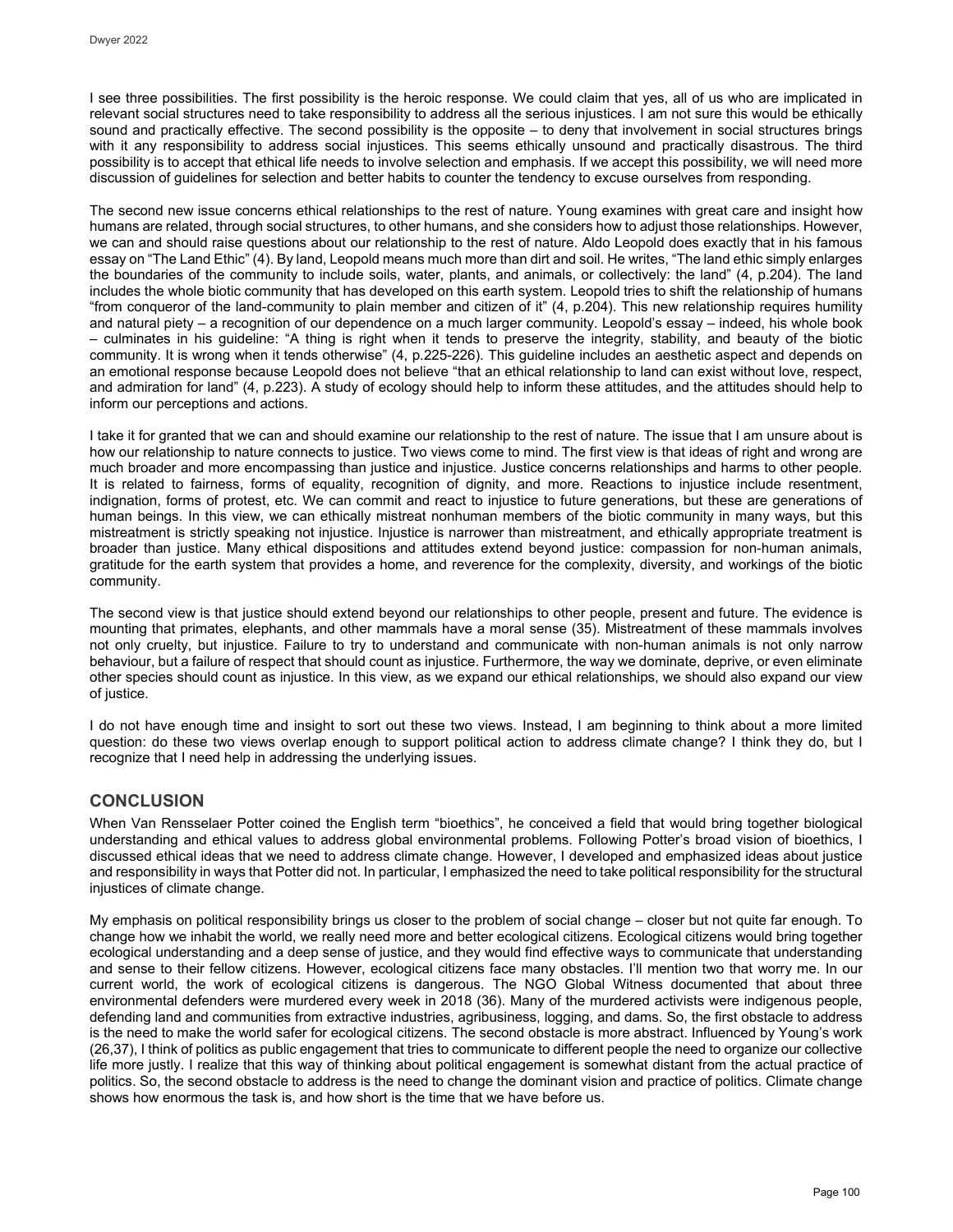| <b>Recu/Received: 28/07/2020</b>                                                                                                                              | <b>Publié/Published: 01/03/2022</b>             |
|---------------------------------------------------------------------------------------------------------------------------------------------------------------|-------------------------------------------------|
| <b>Remerciements</b><br>Je tiens à remercier les réviseurs pour leurs commentaires I would like to thank the reviewers for their helpful comments.<br>utiles. | Acknowledgements                                |
| Conflits d'intérêts<br>Aucun à déclarer                                                                                                                       | <b>Conflicts of Interest</b><br>None to declare |

#### **Édition/Editors:** Loubna Affdal & Aliya Affdal

Les éditeurs suivent les recommandations et les procédures The editors follow the recommendations and procedures décrites dans le [Code of Conduct and Best Practice Guidelines](http://publicationethics.org/resources/code-conduct) outlined in the COPE Code of Conduct and Best Practice <u>[for Journal Editors](http://publicationethics.org/resources/code-conduct)</u> de COPE. Plus précisément, ils travaillent <u>Guidelines for Journal Editors</u>. Specifically, the editors will work pour s'assurer des plus hautes normes éthiques de la to ensure the highest ethical standards of publication, including: publication, y compris l'identification et la gestion des conflits the identification and management of conflicts of interest (for d'intérêts (pour les éditeurs et pour les auteurs), la juste editors and for authors), the fair evaluation of manuscripts, and évaluation des manuscrits et la publication de manuscrits qui the publication of manuscripts that meet the journal's standards répondent aux normes d'excellence de la revue. of excellence.

#### **Évaluation/Peer-Review:** Neil Sinclair, Cheryl Macpherson & Peter J. Whitehouse

Les recommandations des évaluateurs externes sont prises en Reviewer evaluations are given serious consideration by the considération de façon sérieuse par les éditeurs et les auteurs editors and authors in the preparation of manuscripts for dans la préparation des manuscrits pour publication. Toutefois, publication. Nonetheless, being named as a reviewer does not être nommé comme évaluateurs n'indique pas nécessairement necessarily denote approval of a manuscript; the editors of l'approbation de ce manuscrit. Les éditeurs de la <u>*[Revue](http://cjb-rcb.ca/) [Canadian Journal of Bioethics](http://cjb-rcb.ca/)*</u> take full responsibility for final *[canadienne de bioéthique](http://cjb-rcb.ca/)* assument la responsabilité entière de acceptance and publication of an article. l'acceptation finale et de la publication d'un article.

# **REFERENCES**

- 1. Potter VR. [Bioethics, the science of survival.](https://muse.jhu.edu/article/405198/pdf) Perspect Biol Med. 1970;14:127-153.
- 2. Potter VR. Bioethics: Bridge to the Future. Englewood Cliffs, NJ: Prentice-Hall; 1971.
- 3. Potter VR. Global Bioethics: Building on the Leopold Legacy. East Lansing: Michigan State University Press; 1988.
- 4. Leopold A. A Sand County Almanac and Sketches Here and There, second edition. New York: Oxford University Press; 1968.
- 5. Beauchamp T, Childress J. Principles of Biomedical Ethics. New York: Oxford University Press; 1979.
- 6. Dwyer J. [The century of biology: three views.](https://www.researchgate.net/publication/225460727_The_century_of_biology_Three_views) Sustainability Science. 2008;3(2):283-285.
- 7. Dewey J. Democracy and Education, in The Middle Works, Volume 9. Carbondale, IL: Southern Illinois University Press;1980.
- 8. Dwyer J. Environmental justice, ethics, and public health. In: Mastroianni A, Kahn J, Kass N, editors, Oxford Handbook of Public Health Ethics. New York: Oxford University Press; 2019. p. 728-738.
- 9. IPCC. [Climate Change 2014: Synthesis Report.](https://www.ipcc.ch/site/assets/uploads/2018/02/SYR_AR5_FINAL_full.pdf) Contribution of Working Groups I, II and III to the Fifth Assessment Report of the Intergovernmental Panel on Climate Change. IPCC: Geneva, Switzerland; 2015.
- 10. Oreskes N, Conway E. Merchants of Doubt. New York: Bloombury Publishing; 2011.
- 11. Lindsey R. [Climate change: atmospheric carbon dioxide.](https://www.climate.gov/news-features/understanding-climate/climate-change-atmospheric-carbon-dioxide) 2020.
- 12. NOAA. Atmospheric CO<sub>2</sub> [at Mauna Loa Observatory.](https://www.esrl.noaa.gov/gmd/ccgg/trends/) 2021.
- 13. IPCC. [Climate Change 2014: Impacts, Adaptation, and Vulnerability. Part A: Global and Sectoral Aspects.](https://www.ipcc.ch/site/assets/uploads/2018/02/WGIIAR5-PartA_FINAL.pdf) New York: Cambridge University Press; 2014.
- 14. Patz, J. Climate change. In: H Frumkin, editor, Environmental Health: From Global to Local, 2<sup>nd</sup> ed. San Francisco: John Wiley & Sons; 2010.
- 15. Commission on the Social Determinants of Health. [Closing the gap in a generation: health equity through action on](https://apps.who.int/iris/bitstream/handle/10665/43943/9789241563703_eng.pdf;jsessionid=031F71718860024DDFFBF7106D27B69E?sequence=1)  [the social determinants of health.](https://apps.who.int/iris/bitstream/handle/10665/43943/9789241563703_eng.pdf;jsessionid=031F71718860024DDFFBF7106D27B69E?sequence=1) Geneva: World Health Organization, 2008.
- 16. Dwyer J. [Environmental migrants, structural injustice, and moral responsibility.](https://onlinelibrary.wiley.com/doi/full/10.1111/bioe.12738) Bioethics. 2020; 34:562-569.
- 17. Wester P, Mishra A, Mukherji A, Shrestha AB (eds). The Hindu Kush Himalaya assessment: mountains, climate [change, sustainability and people.](https://lib.icimod.org/record/34383) ICIMOD; 2019.
- 18. Watt-Cloutier S. The Inuit right to culture based on ice and snow. In Moore KD, Nelson NP, editors, Moral Ground: Ethical Action for a Planet in Peril. San Antonio: Trinity University Press; 2011. p. 25-29.
- 19. Chakavarty S, et al. Sharing global CO<sub>2</sub> [emissions reductions among one billion high emitters.](https://www.pnas.org/content/106/29/11884) Proceedings of the National Academy of Sciences. 2009;106(29):11884-8.
- 20. Dewey J. The Public and Its Problems. Athens, OH: Swallow Press; 1954.
- 21. Rousseau J-J. Discourse on the Origin of Inequality. Translated by DA Cress. Indianapolis: Hackett Publishing; 1992.
- 22. Anderson ES. [What is the point of equality?](https://www.journals.uchicago.edu/doi/10.1086/233897) Ethics. 1999;109:287-337.
- 23. Gardiner SM, Caney S, Jamieson D, Shue H (eds). Climate Ethics: Essential Readings*.* New York: Oxford University Press; 2010.
- 24. Jonsen A, Toulmin S. Abuse of Casuistry. Oakland: University of California Press; 1990.
- 25. Sherwin S. [Foundations, frameworks, lenses: The role of theories in bioethics.](https://pubmed.ncbi.nlm.nih.gov/11657229/) Bioethics. 1999;13(3/4):198-205.
- 26. Young IM. Responsibility for Justice. New York: Oxford University Press; 2011.